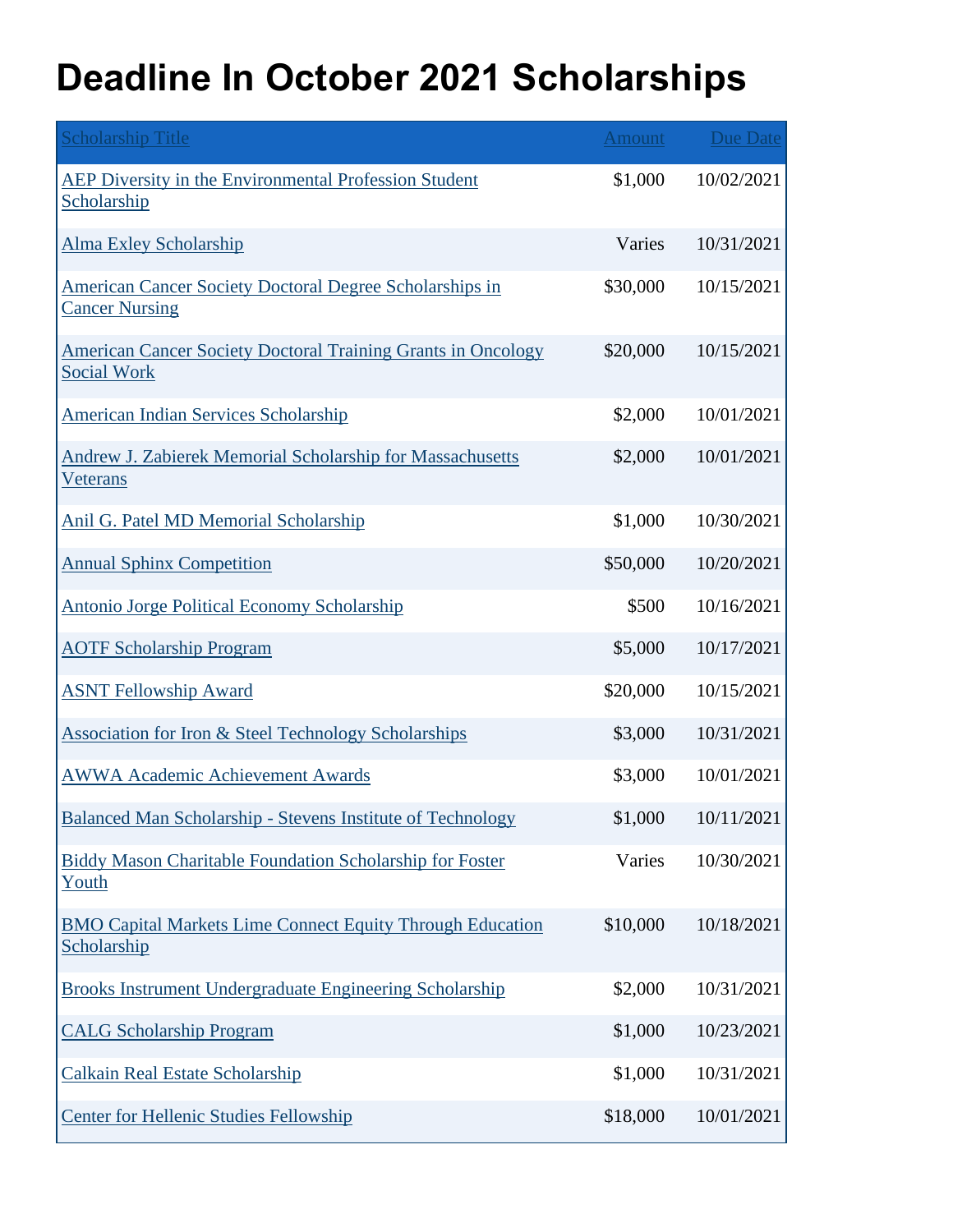| <b>Scholarship Title</b>                                     | <b>Amount</b> | <b>Due Date</b> |
|--------------------------------------------------------------|---------------|-----------------|
| <b>Chips Quinn Scholars Program</b>                          | Varies        | 10/01/2021      |
| <b>CHS/DAI Joint Fellowships</b>                             | \$18,000      | 10/16/2021      |
| <b>CME Beef Industry Scholarship</b>                         | \$1,500       | 10/30/2021      |
| Coca-Cola Scholars Program Scholarship                       | \$20,000      | 10/31/2021      |
| <b>Craft Research Fund—Project Grant</b>                     | \$15,000      | 10/01/2021      |
| disABLEDperson Inc. Fall National Scholarship Competition    | Varies        | 10/14/2021      |
| Dispensing Health-Pharmacy Technician Scholarship            | \$500         | 10/01/2021      |
| Dr. Pepper Tuition Giveaway                                  | \$125,000     | 10/18/2021      |
| FJ Pollack / Maestro Cares Foundation Scholarship Fund       | \$6,000       | 10/31/2021      |
| <b>Golden Door Scholars</b>                                  | \$30,000      | 10/25/2021      |
| Helene M. Overly Memorial Graduate Scholarship               | \$10,000      | 10/28/2021      |
| Hinsdale (HJWC) Junior Women's Club Scholarship              | \$3,300       | 10/01/2021      |
| Horatio Alger National Scholarship                           | \$25,000      | 10/25/2021      |
| <b>International Essential Tremor Foundation Scholarship</b> | \$1,000       | 10/31/2021      |
| <b>Ivy Tech Community College Scholarship</b>                | \$500         | 10/18/2021      |
| J. Wood Platt Caddie Scholarship                             | \$12,000      | 10/31/2021      |
| <b>Jack Kent Cooke Foundation College Scholarship</b>        | \$40,000      | 10/30/2021      |
| John Pirelli Lodge Italian American Scholarship              | \$1,000       | 10/14/2021      |
| Lambda Theta Nu Sorority, Inc. Latina Scholarship Program    | \$4,000       | 10/19/2021      |
| <b>Levine Scholars Program</b>                               | \$155,000     | 10/19/2021      |
| <b>Lithuanian Foundation Scholarship</b>                     | \$5,000       | 10/01/2021      |
| <b>Ludo Frevel Crystallography Scholarship</b>               | Varies        | 10/16/2021      |
| <b>Mark Zinger Memorial Foundation Scholarship</b>           | \$2,500       | 10/01/2021      |
| Medicalfieldcareers.com Healthcare Scholarship               | \$1,500       | 10/01/2021      |
| Mildred C. Hanson SIOR Memorial Scholarship                  | \$4,000       | 10/31/2021      |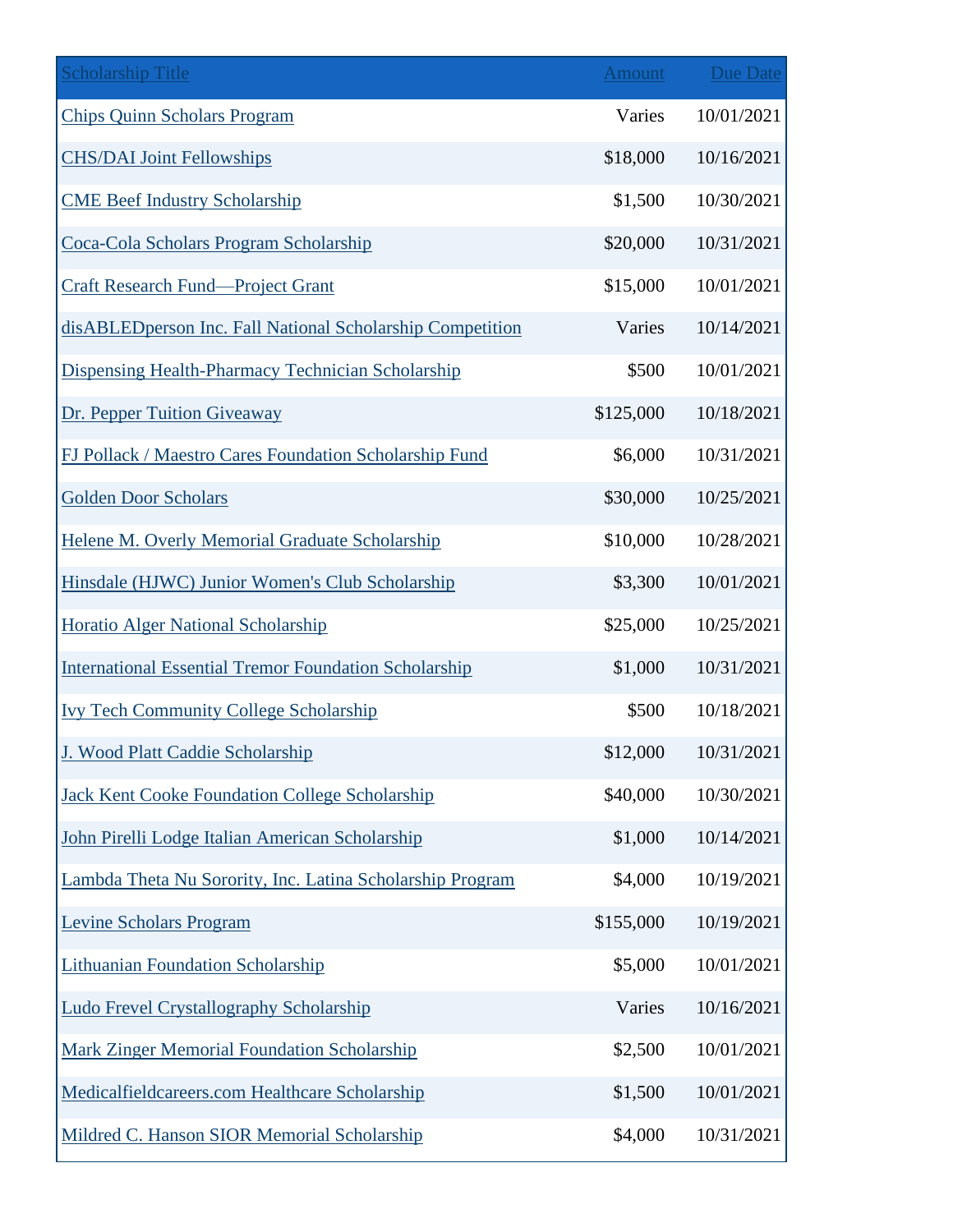| <b>Scholarship Title</b>                                                | Amount   | <b>Due Date</b> |
|-------------------------------------------------------------------------|----------|-----------------|
| <b>NASN Research Grants</b>                                             | Varies   | 10/31/2021      |
| <b>National Eagle Scout Association STEM Scholarship</b>                | \$50,000 | 10/31/2021      |
| National Rice Month Scholarship Video Contest                           | \$5,000  | 10/31/2021      |
| <b>New Jersey Survivor Tuition Benefits Program</b>                     | Varies   | 10/01/2021      |
| <b>NEWH Harvey Nudelman Scholarship</b>                                 | \$5,000  | 10/03/2021      |
| <b>NEWH Women Leaders Scholarship</b>                                   | \$5,000  | 10/17/2021      |
| <b>NSHSS Foundation STEM Scholarships</b>                               | \$1,000  | 10/15/2021      |
| <b>Ohio College Opportunity Grant</b>                                   | Varies   | 10/01/2021      |
| <b>Olin E. Teague Memorial Scholarship</b>                              | \$4,000  | 10/11/2021      |
| Phi Kappa Psi Freshman Scholarship                                      | \$1,000  | 10/01/2021      |
| <b>Posse Veterans Program Full-Tuition Scholarship</b>                  | Varies   | 10/09/2021      |
| <b>Rhodes Scholarship</b>                                               | Varies   | 10/07/2021      |
| <b>SC Wildlife Federation Scholarships</b>                              | \$500    | 10/31/2021      |
| Sharon D. Banks Memorial Undergraduate Scholarship                      | \$5,000  | 10/21/2021      |
| <b>Shelton National Leadership Scholarship</b>                          | \$5,000  | 10/15/2021      |
| Sigma Phi Epsilon NY Delta Balanced Man Scholarship                     | Varies   | 10/30/2021      |
| <b>SLU FACHEX Tuition Award</b>                                         | Varies   | 10/01/2021      |
| Students of the Year - Middle Tennessee                                 | \$2,000  | 10/31/2021      |
| <b>Students of the Year-Los Angeles</b>                                 | \$2,500  | 10/28/2021      |
| <b>Students With A Heart Foundation Scholarship</b>                     | \$6,000  | 10/01/2021      |
| The Francis L. Toner Fellowship for Veterans                            | \$1,000  | 10/28/2021      |
| The Gen.G Foundation                                                    | \$10,000 | 10/15/2021      |
| The National Housing Endowment/Lee S. Evans Scholarship                 | Varies   | 10/26/2021      |
| The Woodrow Wilson Dissertation Fellowship in Women's<br><b>Studies</b> | \$5,000  | 10/15/2021      |